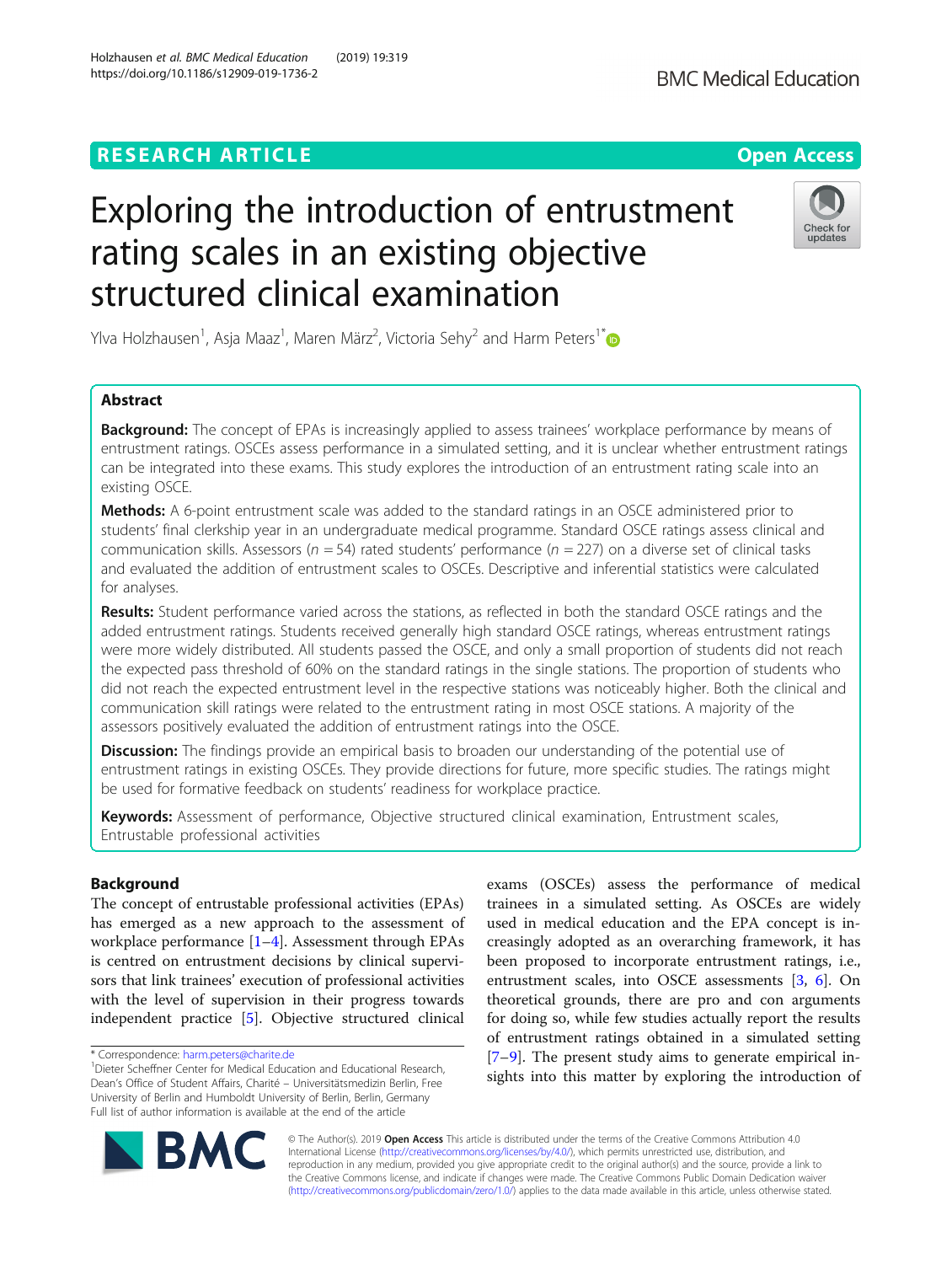an entrustment scale into an existing undergraduate medical education OSCE.

Assessment of performance in competency-based medical education (CBME) – both in the workplace and in simulated settings – focuses on the assessment of trainees' competencies [\[10\]](#page-7-0). A trainee needs to show the relevant and necessary skill, attitude or behaviour in interaction with a patient. The EPA concept was introduced to better operationalise the assessment of competencies in the workplace [[5](#page-7-0)]. Instead of assessing relevant communication or clinical skills separately, a supervising physician evaluates a trainee by means of entrustment scales to determine how much supervision a trainee needs when he or she, for example, takes a medical history or performs a physical examination. Entrustment scales indicate a range of entrustment levels, indicating whether trainees can perform clinical tasks under close supervision, under moderate supervision or independently [[11](#page-7-0), [12](#page-7-0)]. Assessment with EPAs thus builds on the assessment of competencies but expands it by including the factors involved when clinical supervisors entrust a trainee to carry out certain tasks [\[13,](#page-7-0) [14\]](#page-7-0).

While the EPA concept emphasises the clinical workplace, it also provides an overarching framework that allows a meaningful integration of workplace and non-workplace learning and assessments of medical trainees [\[12](#page-7-0)]. For instance, the results of knowledge tests and simulation-based performance assessments can be aligned with the scope or breadth of specific EPAs and thereby serve as a supporting information source that can feed into decisions on the workplace participation of trainees. One well-established and reliable mode to assess the performance of medical trainees in a simulated setting is the OSCE, which is widely used in undergraduate medical education [\[15\]](#page-8-0). In OSCEs, trainees perform certain clinical tasks, and their clinical and communication skills are assessed by means of either analytic checklists or holistic global rating scales [\[16,](#page-8-0) [17\]](#page-8-0). As the clinical tasks in OSCEs show great overlap with EPAs  $[1-4]$  $[1-4]$  $[1-4]$  $[1-4]$ , it may be unsurprising that the inclusion of entrustment ratings is proposed for OSCEs [\[3,](#page-7-0) [6](#page-7-0)].

On theoretical grounds, one consideration that might favour the introduction of entrustment scales in OSCEs is that a rather minor modification of the existing assessment forms would allow OSCEs' alignment with an overarching EPA framework. Entrustment scales could simply be added to existing marking schemes instead of developing and implementing completely new assessment forms. One may also argue that the addition of entrustment scales could potentially allow a more meaningful translation of OSCE results for workplace participation for both the trainee ("I am ready for indirect supervision") and the clinical supervisor ("this trainee is ready for indirect supervision").

On the contrary, there are considerations that would not support the introduction of entrustment scales in

OSCEs. One is that performance on tasks in OSCEs does not involve any risk for a real patient, which is an important factor in entrustment decision-making. Furthermore, numerous other factors are controlled for the sake of standardisation in OSCEs, and these factors are relevant for entrustment decision-making in the workplace [[13](#page-7-0), [14](#page-7-0)]. Another potential problem is the brief contact between the trainee and the clinical assessor and the lack of a direct interaction. This limited interaction is sufficient to evaluate trainees' competencies, but it may not be sufficient to evaluate their trustworthiness.

To date, little empirical research is available on the use of entrustment rating scales in the performance assessment of medical trainees in a simulated setting [[7](#page-7-0)–[9](#page-7-0), [18,](#page-8-0) [19](#page-8-0)]. The aim of this study is to explore the introduction of an entrustment rating scale into a regular OSCE that students of an undergraduate medical programme must pass before they can enter the final-year clerkship. The main goal of this explorative study is to broaden our understanding and to prepare the groundwork for further studies. In particular, we aim to address the following three questions: 1) How does the distribution of standard OSCE ratings, i.e., on clinical and communication skills, including no-pass results, compare to ratings on entrustment scales? 2) How do standard OSCE ratings relate to entrustment ratings? 3) What do assessors think about introducing entrustment ratings into OSCEs?

## **Methods**

#### Medical school setting

The integrated, competency-based undergraduate medical programme encompasses 6 years at the Charité - Universitätsmedizin Berlin (Charité), Germany. Performancebased exams are administered at the end of the 1st, 2nd and 5th years. Our study was incorporated into the obligatory and summative OSCE examination in the 5th year. Passing this OSCE is a requirement to enter the final clerkship year. The study protocol received approval from the assessment committee of the study programme as well as from the Charité data protection office and ethics board (No. EA4/136/18).

The OSCE consists of six stations in which students must perform a diverse set of clinical tasks. The content of each station is aligned with the learning objectives of the preceding semesters and includes interaction with standardised patients (SP) or with models. Students have ten minutes to complete each station, followed by a one-minute break. One rater per OSCE station assesses the performance of each student.

#### Study protocol and participants

An entrustment rating scale was added to the standard marking scheme that assesses the performance of students. The OSCE assessors were asked to provide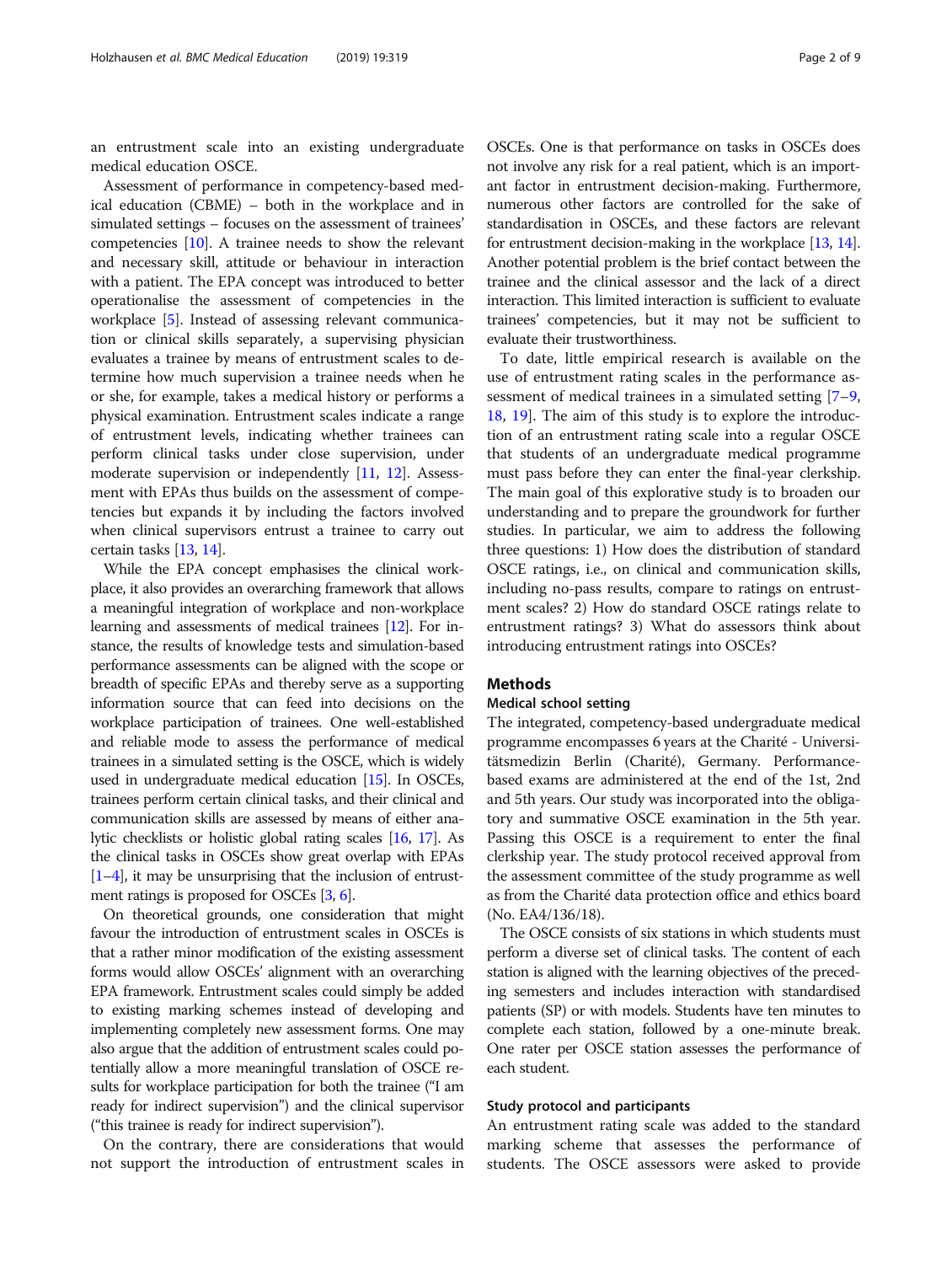<span id="page-2-0"></span>feedback on their perception and experience of incorporating an entrustment rating scale in the OSCE.

The results of all students taking part in the OSCE of July 2017 were collected. The OSCE took place on three consecutive days, with three parallel circuits. The circuits always had the same content and order of stations but different examiners and SPs. To add some unpredictability for the students, the task and content changed in two stations from one day to another. As a result, there were two versions of stations 1 and 5.

## Raters' briefing

Before the start of the OSCE, the assessors received calibration training on the assessment of students' performance and the application of the standard OSCE marking scheme. In addition, they were briefed about the purpose of the study and the application of the entrustment rating scale. They were informed that their entrustment rating was explorative and would not be reported to the students or be part of the students' assessment results.

#### Standard OSCE rating scales

The standard OSCE paper-based marking scheme consists of two components: one rating of clinical skills and one rating of communication skills. Clinical skills are rated by checklist items on a three-point scale (completely fulfilled = 1, partly fulfilled =  $0.6$ , not fulfilled =  $0$ ). Communication skills are rated by an established global rating scale [[17](#page-8-0), [20\]](#page-8-0). The scale consists of four items: empathy (response to a patient's feelings and needs), structure (internal consistency of a conversation), verbal expression and non-verbal expression. Students' performance is rated for each item on a 5-point scale ranging from  $1 =$  excellent to 5 = poor. Both the clinical and communication skill ratings are transformed into percent quotations and then combined into one composite OSCE rating per station, in which the clinical skill score has a weight of 70% and the communication skills score a weight of 30%. To calculate the overall OSCE result covering all stations, the results of all composite OSCE ratings per station are averaged. Students must reach at least 60% to pass the examination.

#### Entrustment rating scale

The entrustment rating scale was provided on a separate paper sheet (see Table 1). Using a six-point scale, the assessors indicated how much supervision a student would need when performing the observed task in a clinical workplace. The entrustment levels were in line with recommendations in the literature [[12](#page-7-0), [21](#page-8-0)]. At the time of the OSCE, students are required to have spent a total of four months in short-term clerkships and been trained in bed-side teachings in the clinical activities that are part of OSCE. The minimal expected entrustment level to be reached was thus set to a level of 3 for the stations.

|                               | <b>Table 1</b> Entrustment rating scale. The letter L represents the<br>word level |
|-------------------------------|------------------------------------------------------------------------------------|
|                               | The student is able to carry out the task                                          |
| $\mathbf{L}$                  | in co-activity with the supervisor.                                                |
| $\mathbf{L}$<br>$\mathcal{P}$ | and the supervisor is present and steps in if needed.                              |

- $\mathbf{L}$ 3 autonomously, with supervision available within minutes and all findings being double-checked.
- $\mathbf{L}$ 4 autonomously, with supervision available within minutes and key findings being double-checked.
- $\mathbf{L}$ 5 autonomously, with supervision available but from a distance (e.g., by phone) and key findings being double-checked.
- $\mathbf{L}$ 6 autonomously, with remote monitoring and key findings being reviewed.

The only exception was the OSCE station on necropsies, where a supervision level of 2 was expected.

## Assessors' evaluation of incorporating entrustment scales into OSCEs

After the completion of all OSCE assessments, assessors completed a questionnaire with 5 items on the experienced usefulness of the added entrustment scale. Each item could be rated on a five-point scale  $(1 = I$  fully disagree  $-5 =$  I fully agree).

#### Statistical analysis

Analyses were carried out using SPSS 25 [[22](#page-8-0)] and R 3.4.3 [[23](#page-8-0)]. To answer research questions one and three, descriptive statistics were calculated for all OSCE scores on student performance and the assessor evaluation questionnaire. Violin plots were created to better compare the data distribution of standard OSCE scale ratings and entrustment ratings [\[24\]](#page-8-0). Linear mixed-effect models were used to estimate the differences in both the OSCE scales and the entrustment ratings between the six stations. The students were defined as the subjects, the stations were defined as both the repeated measure and the fixed factor, and the OSCE scales and the entrustment ratings were defined as the dependent variables.

To answer research question two, correlation and regression analyses were utilised for each OSCE station to estimate the relationship between the standard OSCE scale ratings and the entrustment scale rating. The standard OSCE scales were first correlated with the entrustment rating to determine whether a linear regression analysis was reasonable. The entrustment rating was entered as the dependent variable.

## Results

### Participants

In total, 227 students were assessed in the OSCE. Students were, on average, 26 years old  $(SD = 4)$ , and 60%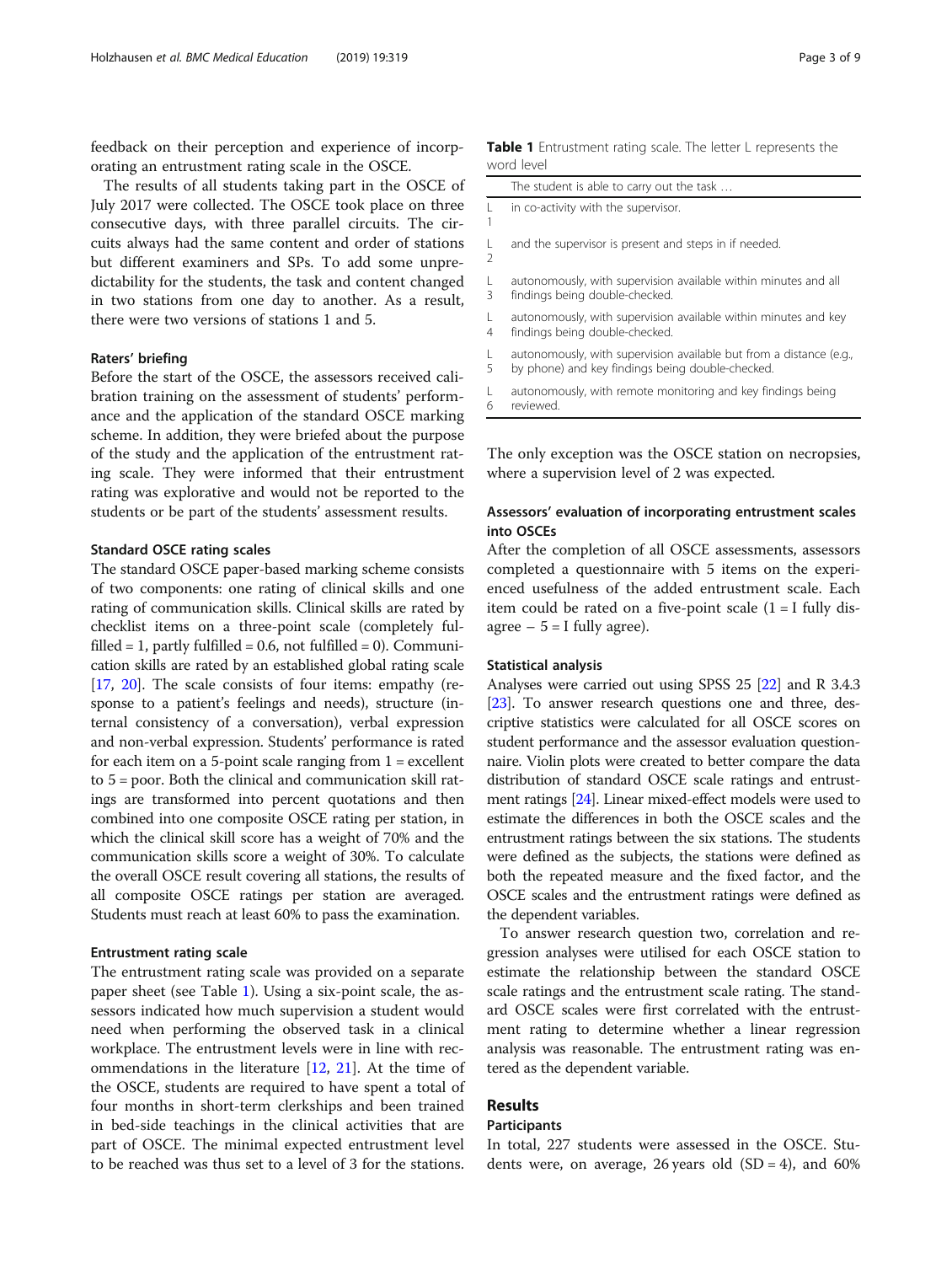were female. One assessor of the first station did not complete the entrustment scales, which resulted in missing values for 25 students. In combination with seven randomly occurring missing values for the entrustment scale, this resulted in 2% missing values. In total, 54 physicians from various clinical disciplines at the Charité represented the assessors in the OSCE; 50% of them were female.

## Distribution of standard OSCE and entrustment ratings

Table 2 depicts a numeric overview of the OSCE stations' titles and the rating results per station of the clinical and communication skills, the composite OSCE result and the entrustment rating.

The students reached a mean overall OSCE result of  $M = 83.5\%$  (SD = 5.0%). The mean entrustment rating was  $M = 3.9$  (SD = 0.6) for all OSCE stations. Students' performance varied between the OSCE stations, as reflected by differences in the composite OSCE ratings  $[F(1, 7) =$ 44.7,  $p < 0.001$ ] and the entrustment ratings [F (1, 7) = 27.5,  $p < 0.001$ ].

Figure [1](#page-4-0) displays violin plots of the distribution of the standard OSCE ratings on clinical skills, communication skills and the composite result per OSCE station as well as the distribution of the entrustment ratings. The standard OSCE ratings show some variation between the stations and their topics. However, in general, the ratings on the clinical and communication skills and their composite tend to be located at the upper end of the scales. The entrustment ratings vary between the stations but cover the full scale and tend to be more evenly distributed.

To further explore our data, we looked at the proportion of students under a minimum requirement threshold both for the full OSCE exam and for each OSCE station. The standard pass threshold for the OSCE at Charité is set to 60% for the overall OSCE result. All students managed to reach this threshold and hence pass the exam. Using the same 60% threshold for each station, there is some variability in the percentage of students who failed a station (Fig. [2\)](#page-5-0). Analysis indicates that 12% ( $n = 27$ ) of the students failed one station and 1% failed two stations  $(n = 3)$ .

The expectation for the entrustment rating in the majority of the stations would be to carry out the respective task without direct supervision, which would correspond to our rating scale of 3 and higher. Only the necropsy station covered a more complex task, and the expected entrustment level was set to 2 for this station. The percentage of students failing to reach the expected entrustment level differs considerably per station, ranging between 3 and 21% (Fig. [2](#page-5-0)); 31% of the students did not reach the expected supervision level in at least one station, 15% in two stations and 6% in three stations or more.

## Relationship between standard OSCE and entrustment ratings

In the humerus fracture station, the clinical skill rating and communication skill rating do not correlate significantly with the entrustment rating. In the prostatic hypertrophy station, the clinical skill rating shows no significant correlation but the communication skill rating shows a significant negative correlation ( $r = -0.362$ ,  $p < 0.01$ ) with the entrustment rating. No linear regression analyses are conducted for these stations.

Table [3](#page-5-0) shows that the OSCE standard rating accounts for the variance in the entrustment rating in each station, whereas the degree varies. In the trigeminal neuralgia station, the standard OSCE scales account for 51% of the variance in the entrustment rating  $[R^2 = 0.52;$ F  $[1222] = 119.25$ ;  $p \le 0.001$ ), whereas the explained variance is 15% in the depression station  $\mathbb{R}^2 = 0.15$ ; F  $[1224] = 21.26$ ;  $p < 0.001$ ). In the necropsy station, only the clinical skill rating was applied, and the regression analysis shows the lowest amount of explained variance of the entrustment rating  $[R^2 = 0.03; F [1221] = 8.41;$  $p < 0.01$ ).

In four out of six OSCE stations, both the clinical skill rating and the communication skill rating positively

Table 2 Descriptive statistics of standard OSCE ratings and entrustment ratings

|                | Station               | Clinical skills rating | Communication skills rating | Composite OSCE result | Entrustment rating | $n =$ |
|----------------|-----------------------|------------------------|-----------------------------|-----------------------|--------------------|-------|
| 1.1            | Humerus Fracture      | 73.1 (14.5)            | 87.9 (12.6)                 | 77.5 (12.9)           | 4.0(1.6)           | 71    |
| 1.2            | Herniated Disc        | 81.8 (16.3)            | 78.0 (16.6)                 | 80.6 (14.3)           | 3.8(1.3)           | 156   |
| $\overline{2}$ | Trigeminal Neuralgia  | 84.4 (11.7)            | 88.6 (12.6)                 | 85.7 (9.7)            | 4.1(1.4)           | 227   |
| 3              | Depression            | 81.2 (11.5)            | 87.6 (12.4)                 | 83.1 (9.9)            | 4.2(1.1)           | 227   |
| $\overline{4}$ | Paediatric Check-Up   | 86.1 (11.0)            | 86.6 (15.1)                 | 86.3 (10.7)           | 3.7(1.3)           | 227   |
| 5.1            | Prostatic Hypertrophy | 84.7 (9.0)             | 86.0 (14.0)                 | 85.1 (8.2)            | 3.7(1.3)           | 80    |
| 5.2            | Falling               | 83.0 (12.1)            | 91.2(9.1)                   | 85.5(9.5)             | 4.2(.8)            | 147   |
| 6              | Necropsy              | 92.0(6.8)              |                             | 92.0(6.8)             | 3.3(1.5)           | 227   |
| Sum            |                       | 84.4 (5.5)             | 86.7(7.1)                   | 85.3(5.0)             | 3.9(6)             |       |
|                |                       |                        |                             |                       |                    |       |

Legend: Note: Mean percent scores (SD) are shown for the standard OSCE ratings (percent) and the mean score (SD) for the entrustment rating (scale 1–6)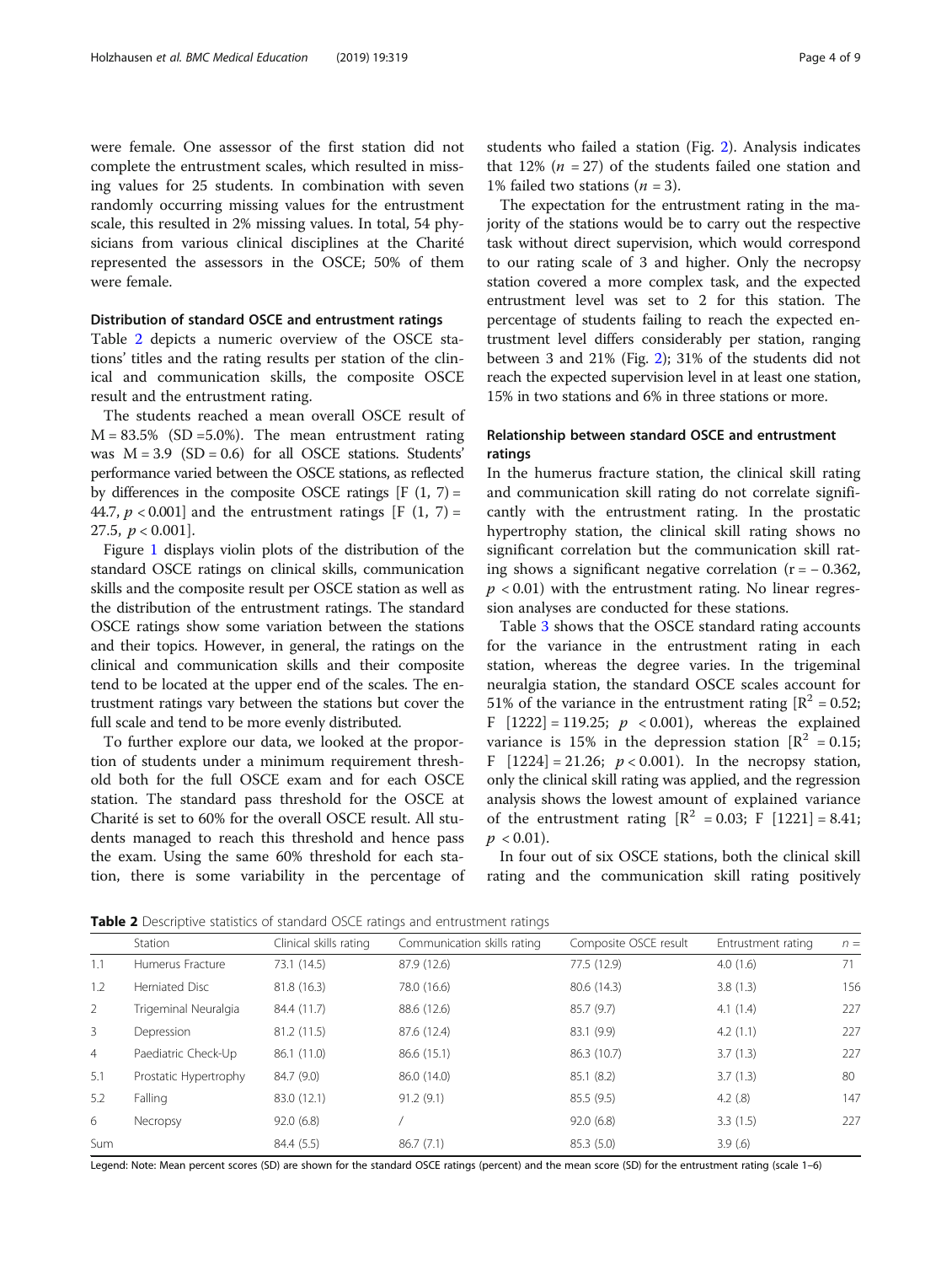<span id="page-4-0"></span>

predict the entrustment rating, with β values ranging between 0.22–0.35 and 0.21–0.52, respectively. The only station where the clinical skill rating has no significant impact on the entrustment rating is in the herniated disc station. Additionally, in four out of six stations, the communication skill rating has a greater effect on the entrustment rating than the clinical skill rating does.

## Assessors' evaluation of the entrustment scale rating

A total of 48 assessors participated in the evaluation (response rate 89%). They had an average of 6 years  $(SD = 5)$ of experience in supervising medical students or residents.

Table [4](#page-6-0) provides an overview of how the OSCE assessors evaluate the addition of the entrustment scale. As an indicator of feasibility, the majority indicate that its

application is not time consuming. Regarding its educational value, the majority of the assessors consider the entrustment scale to be useful as a tool for evaluating students' skills and providing individual feedback. Most of them also agree on the statement that the addition of an entrustment rating scale would be a meaningful addition to the standard OSCE assessment. The assessors remained undecided regarding the question of whether the general impression of students' performance can be summarised with an entrustment scale (approximately one third each claimed agreement, neutrality or disagreement).

## **Discussion**

This study explores the introduction of an entrustment rating scale into an existing OSCE administered before the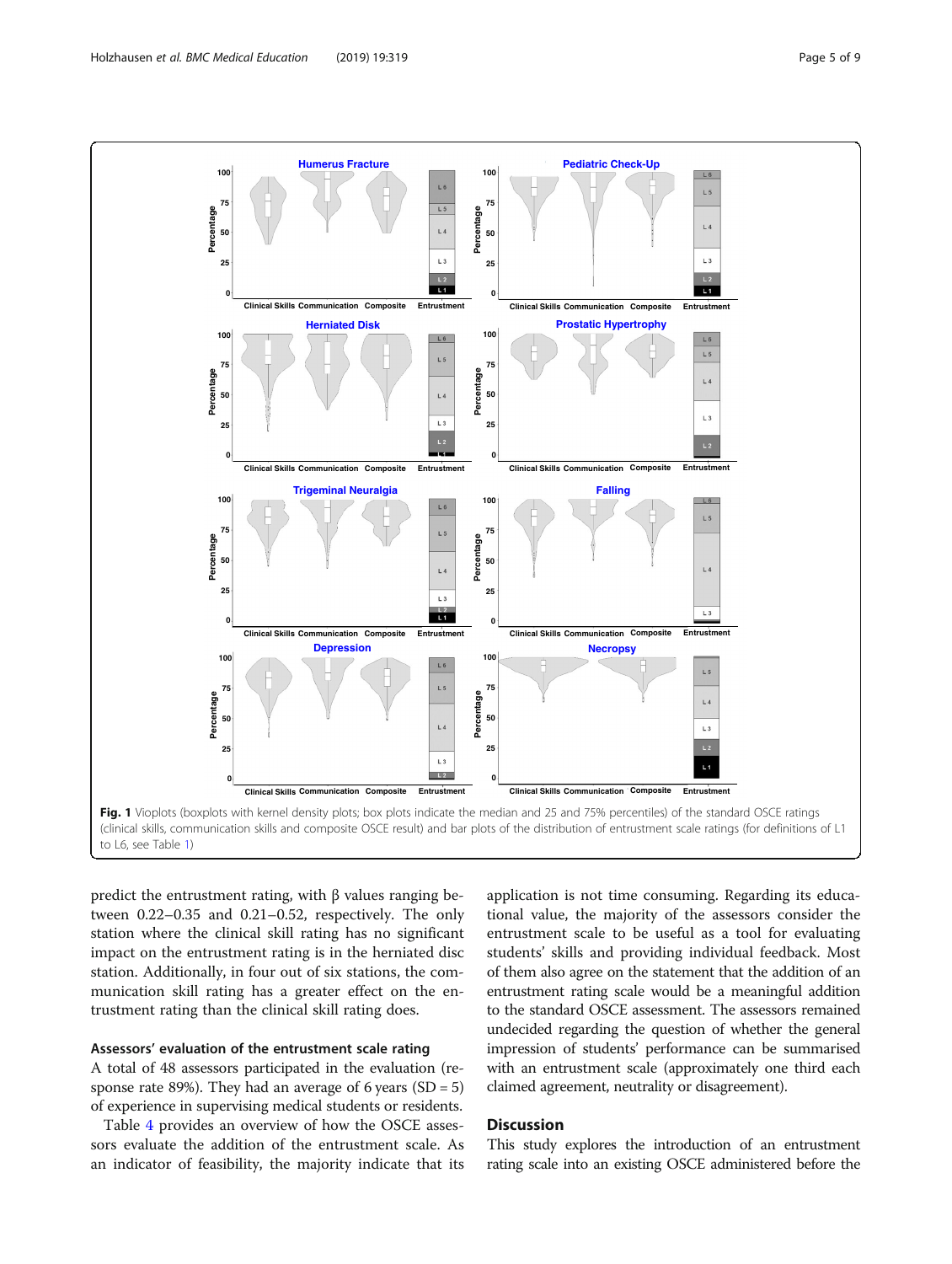<span id="page-5-0"></span>

final clerkship year in an undergraduate medical programme. Overall, we feel that the findings broaden our understanding of this matter on an empirical basis and provide directions for future, more specific studies on whether and, if so, how entrustment scales should be employed in OSCEs. In the following, we discuss the results for the three main questions raised in light of the current literature and propose topics to be addressed in subsequent studies.

Regarding question one, we found that entrustment ratings show a greater distribution across the whole scale

compared to the standard OSCE ratings on clinical or communication skills, which were located mostly in the upper parts of the scales. This finding is in line with the use of an entrustment rating scale in the assessment of workplace performance [\[25\]](#page-8-0). However, it is not clear why raters apply the OSCE and entrustment rating differently. It has also previously been proposed that global ratings capture something different than OSCE checklists do, allowing them to better determine trainees' level of proficiency [[17](#page-8-0)]. Rekman and colleagues [[26](#page-8-0)]

Table 3 Regression analysis of the OSCE scales on the entrustment rating per station

| Station        |                       | Model          |             |             | Regression coefficients |     |           |        |            |
|----------------|-----------------------|----------------|-------------|-------------|-------------------------|-----|-----------|--------|------------|
|                |                       | $\mathsf{R}^2$ | $\Delta$ R2 | F           |                         | Β   | <b>SE</b> | β      | t          |
| 1.1            | Humerus Fracture      |                |             |             |                         |     |           |        |            |
| 1.2            | Herniated Disc        | .35            | .34         | $34.11***$  | Checklist Score         | .01 | .01       | .11    | 1.41       |
|                |                       |                |             |             | Global Rating           | .04 | .01       | .53    | $6.75***$  |
| 2              | Trigeminal neuralgia  | .16            | .15         | $21.26***$  | Checklist Score         | .04 | .01       | $.3\,$ | $4.70***$  |
|                |                       |                |             |             | Global Rating           | .02 | .01       | .21    | $3.32***$  |
| 3              | Depression            | .52            | .51         | $119.25***$ | Checklist Score         | .03 | .01       | .35    | $7.06***$  |
|                |                       |                |             |             | Global Rating           | .05 | .00       | .52    | $10.57***$ |
| $\overline{4}$ | Paediatric Check-Up   | .44            | .44         | 88.18***    | Checklist Score         | .03 | .01       | .26    | $4.57***$  |
|                |                       |                |             |             | Global Rating           | .04 | .01       | .49    | $8.52***$  |
| 5.1            | Prostatic Hypertrophy |                |             |             |                         |     |           |        |            |
| 5.2            | Falling               | .20            | .19         | $18.23***$  | Checklist Score         | .02 | .01       | .22    | $2.83***$  |
|                |                       |                |             |             | Global Rating           | .03 | .01       | .35    | $4.50***$  |
| 6              | Necropsy              | .04            | .03         | $8.41***$   | Checklist Score         | .04 | .01       | .19    | $2.90**$   |

Legend: B unstandardised regression coefficient. SE Standard error. β standardised regression coefficient. \*\*\*p < 0.001. \*\*p < 0.01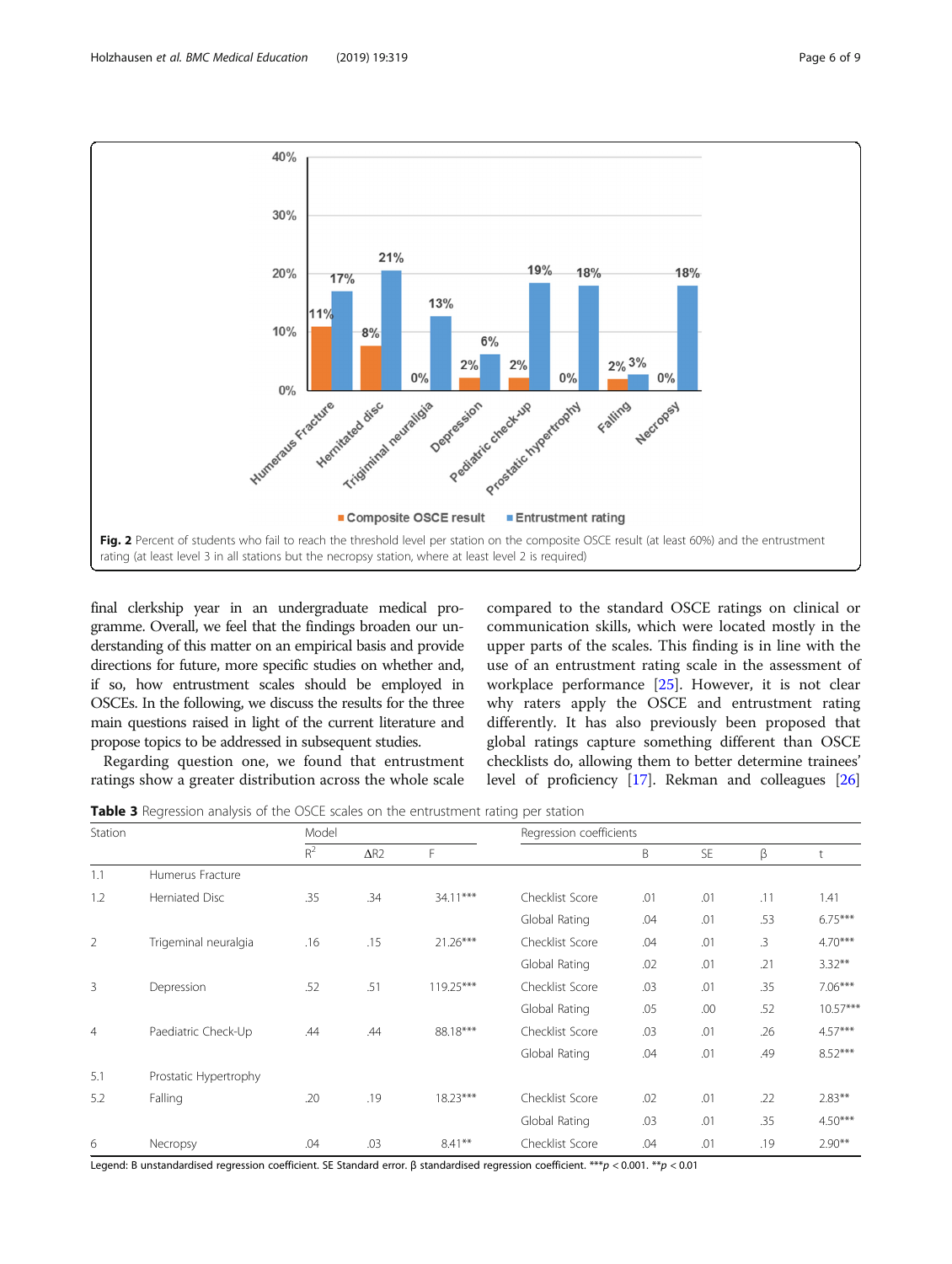<span id="page-6-0"></span>

| Table 4 Descriptive statistics of the usability questionnaire |  |  |  |
|---------------------------------------------------------------|--|--|--|
|---------------------------------------------------------------|--|--|--|

| Item                                                                                     | Percentage agree or fully agree | Mean | SD  |  |
|------------------------------------------------------------------------------------------|---------------------------------|------|-----|--|
| The application of the entrustment rating scale is not time consuming.                   | 77.1%                           | 4.0  | 1.1 |  |
| The entrustment rating scale                                                             |                                 |      |     |  |
| • is useful for the evaluation of the clinical and cognitive competence of the students. | 70.8%                           | 3.8  |     |  |
| · enables feedback on individual performance.                                            | 62.5%                           | 3.6  | -9  |  |
| • is in general a useful addition to the OSCE assessment form.                           | 64.6%                           | 3.7  | 1.3 |  |
| . can summarize the general impression of students' performance.                         | 35.4%                           | 3.1  |     |  |

suggest that entrustment scales are better constructaligned scales because they reflect the expertise and priorities of clinical educators. Both the formation and the interpretation of entrustment ratings may thus be more meaningful for clinical assessors. Future qualitative studies may provide more insights into why assessor rate students differently on standard OSCE than on entrustment scales.

In further exploration of the distribution, we applied a pass threshold to the individual OSCE station results. While the non-pass number was low for the standard OSCE ratings, a substantially higher number of trainees would not have passed based on the entrustment ratings. This finding suggests that entrustment scales may identify struggling learners better, and if this is in fact the case, future studies should show this also for their actual workplace performance. Nevertheless, we feel that this is important information on trainees' readiness for workplace participation, as determined by the OSCE assessment. On the one hand, this information can provide trainees with feedback to stimulate their future learning and skills training [\[27](#page-8-0)]. On the other hand, it may support clinical supervisors by indicating that certain trainees require a closer level of supervision at the beginning. Whether such evaluations should be best based on non-passing of a single or multiple OSCE stations should be addressed in future studies. With such an approach, we might be able to shift the focus from passing an exam to preparing trainees for the workplace [\[6](#page-7-0)].

Regarding question 2, the regression analyses indicated that in most but not all OSCE stations, the ratings of clinical and communication skills accounted for a reasonably high proportion of the variance in entrustment ratings' variance, with the highest  $\mathbb{R}^2$  score being approximately 50%. This finding is underpinned by previous research showing that the ability of a trainee to perform a clinical skill is one important factor in the entrustment decision-making of clinical supervisors. However, other factors also play a role, such as individual attributes of the trainee or supervising physician, the trainee-supervisor relationship, the task itself and the circumstances [[13,](#page-7-0) [14\]](#page-7-0). Interestingly, across many stations, the communication skill rating had a greater effect on the entrustment scale rating than the clinical skill

rating did. Our scale for communication skill ratings included items on structure, empathy, and non-verbal and verbal communication [[20\]](#page-8-0). These items could have provided clues about trustworthiness dimensions, such as the trainee's integrity or humility. To our knowledge, no study has estimated the effect size of the factors in a simulated setting as we have done. Future studies may undertake similar regression analyses on trainees' task performance and entrustment ratings in a real life, clinical workplace.

Another interesting finding in this light concerns the two OSCE stations where the entrustment ratings did not relate statistically to ratings of clinical and communication skills. We have no explanation for this phenomenon; it should certainly be the object of future research. It might depend on the structure of these OSCEs, the specific performance expectations or whether the task is classified as a realistic workplace activity. In any case, this finding raises the question of whether entrustment ratings scales can be automatically introduced in any exiting OSCE station. A regression analysis, as performed in this study, may be used to provide evidence for the validity of the entrustment scale rating at a certain OSCE station.

Regarding question three, assessors provided mainly positive evaluations regarding the introduction of an entrustment scale in OSCEs. The majority of assessors agree that the entrustment scale could be a useful addition to the OSCE evaluation form, but they also showed some variability in their evaluations. These doubts should not be ignored, and efforts should be undertaken to understand them in more detail.

Overall, this study provides empirical insights on the addition of entrustment ratings scales into existing OSCEs and offers sufficient support for future research on this matter. In our institution, we plan to further explore the addition of entrustment ratings in OSCEs. In addition to including an assessor training on entrustment ratings, we plan to research the use of non-pass entrustment rating results as formative student feedback that indicates their potential insufficient readiness for the final clerkship year. We acknowledge that entrustment ratings do involve some subjectivity on the part of the assessor. This should not be perceived as problematic but should instead be taken advantage of, as it yields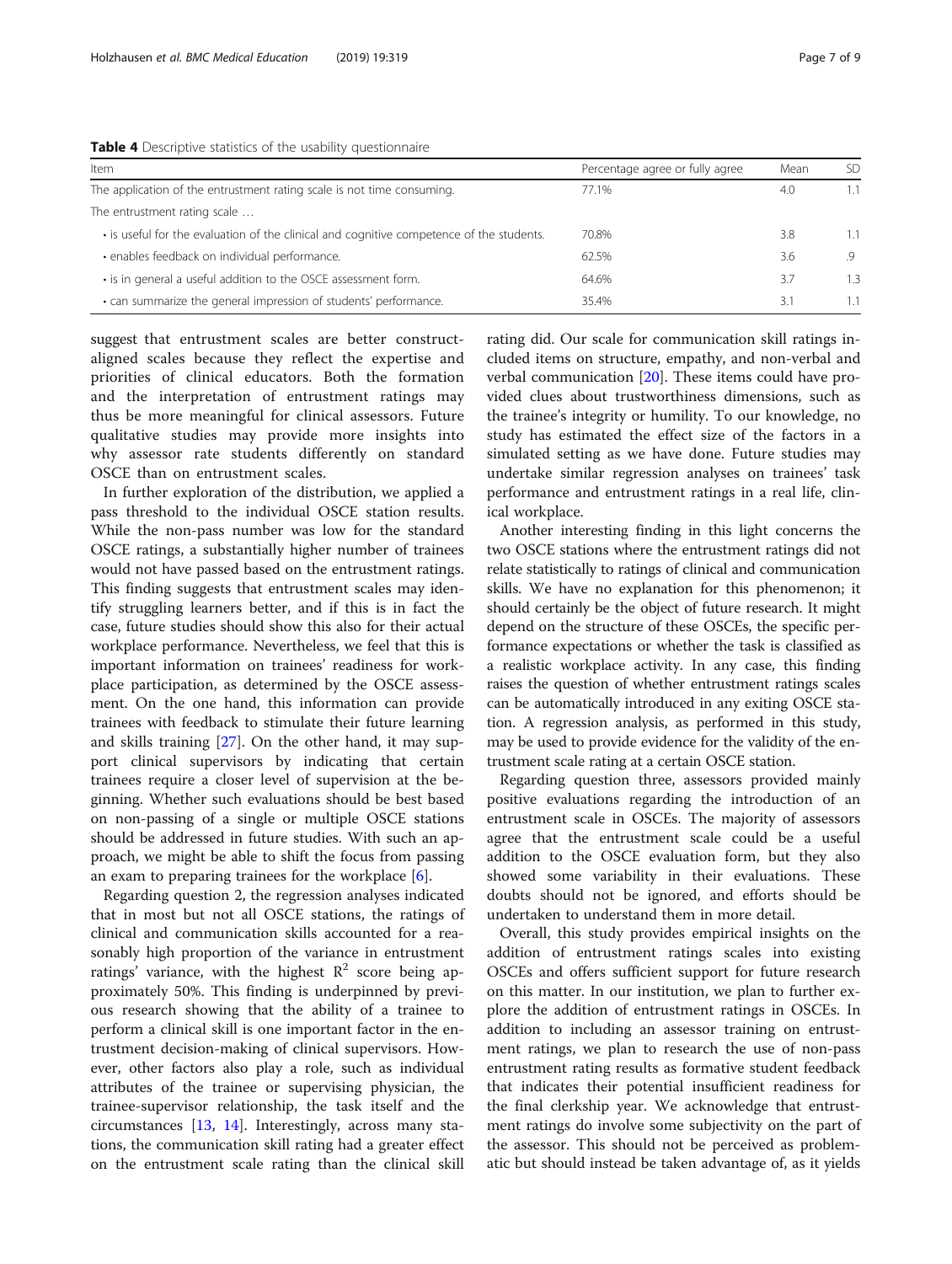<span id="page-7-0"></span>valuable information [[28,](#page-8-0) [29](#page-8-0)]. It is advised to gather multiple entrustment ratings across various situations in simulated settings and the workplace from various assessors to gain a picture of trainees' professional development and to decide on their readiness for practice [6, 7].

This study has limitations. It represents a single-centre study, which means that the findings might not be generalisable to other contexts. Our assessors did not undergo rater calibration training on utilising the entrustment scale. Assessors who were more familiar with the concept of EPAs and entrustment decisions might have applied the scale differently [\[28,](#page-8-0) [30](#page-8-0)]. We could not calculate any inter-rater variance. The study was situated in a regular OSCE context, in which students in each OSCE station are observed by just one assessor. Furthermore, this study did not explore what medical students think about the introduction of entrustment scales in the OSCE assessment.

## Conclusions

The study presented here explored the introduction of an entrustment rating scale into the assessment of an existing pre-final clerkship year OSCE. We found that assessors' ratings on standard OSCE scales were different from their ratings on entrustment scales. The entrustment ratings were influenced by trainees' clinical and communication skill performance, but other factors were also involved. This study generated empirical evidence for further research on this matter. Non-pass entrustment ratings may serve as formative feedback for students on insufficient readiness for practice.

#### Abbreviations

CBME: Competency-based medical education; EPAs: Entrustable professional activities; OSCE: Objective structured clinical exams

#### Acknowledgements

We acknowledge support from the German Research Foundation (DFG) and the Open Access Publication Funds of Charité – Universitätsmedizin Berlin.

#### Authors' contributions

YH, AM and HP were responsible for the conception and design of the study and questionnaire, the data interpretation, and the drafting and revision of the manuscript. YH, MM and VS were responsible for data acquisition and data analysis. MM and VS contributed substantially to drafting and revising the manuscript. All authors read and approved the final manuscript.

#### Funding

The study was funded as part of the initiative "Hochschulpakt MSM 2.0" by the foundation "Bundesministerium für Bildung und Forschung". The researcher YH was financed through this fund. The funding body had no influence on the study design; the data collection, analysis, and interpretation; or the preparation of the manuscript.

#### Availability of data and materials

The dataset used and analysed during this study is available from the corresponding author on request where warranted.

#### Ethics approval and consent to participate

The data acquisition procedure was approved by the local data protection authorities and the local ethics board (No. EA4/136/18, Ethics Board Charité, Campus Mitte). On the basis of the local university law (BerlHG; §6), the data protection authorities and the local ethics board deemed it unnecessary to obtain consent to participate.

#### Consent for publication

No details, images, or videos relating to an individual person are published in this paper.

#### Competing interests

The authors declare that they have no competing interests. Author Harm Peters is an Associate Editor for BMC Medical Education. He had no role in the editorial process or peer review of this manuscript and was blinded to the process.

#### Author details

<sup>1</sup> Dieter Scheffner Center for Medical Education and Educational Research Dean's Office of Student Affairs, Charité – Universitätsmedizin Berlin, Free University of Berlin and Humboldt University of Berlin, Berlin, Germany. <sup>2</sup>Office of Student Affairs, Dean's Office of Student Affairs, Charité -Universitätsmedizin Berlin, Free University of Berlin and Humboldt University of Berlin, Berlin, Germany.

#### Received: 21 March 2019 Accepted: 29 July 2019 Published online: 22 August 2019

#### References

- 1. Englander R, Flynn T, Call S, Carraccio C, Cleary L, Fulton TB, et al. Toward defining the foundation of the MD degree: Core Entrustable professional activities for entering residency. Acad Med. 2016;91(10):1352–8.
- 2. Michaud PA, Jucker-Kupper P. The profiles working G. the "profiles" document: a modern revision of the objectives of undergraduate medical studies in Switzerland. Swiss Med Wkly. 2016;146:w14270.
- 3. The Association of Faculties of Medicine of Canada. AFMC Entrustable professional activities for the transition from medical school to residency: the Association of Faculties of medicine of Canada; 2016. [https://afmc.ca/](https://afmc.ca/medical-education/entrustable-professional-activities-epas) [medical-education/entrustable-professional-activities-epas](https://afmc.ca/medical-education/entrustable-professional-activities-epas). Accessed 15 Mar 2019.
- 4. Holzhausen Y, Maaz A, Renz A, Bosch J, Peters H. Development of Entrustable professional activities for entry into residency at the Charite Berlin. GMS J Med Educ. 2019;36(1):Doc5.
- Ten Cate O. Entrustability of professional activities and competency-based training. Med Educ. 2005;39(12):1176–7.
- 6. Veale P, Busche K, Touchie C, Coderre S, McLaughlin K. Choosing our own pathway to competency-based undergraduate medical education. Acad Med. 2019;94(1):25–30.
- 7. Eliasz KL, Ark TK, Nick MW, Ng GM, Zabar S, Kalet AL. Capturing entrustment: using an end-of-training simulated workplace to assess the entrustment of near-graduating medical students from multiple perspectives. Med Sci Educ. 2018;28(4):739–47.
- 8. Johnston L, Sawyer T, Nishisaki A, Whitfill T, Ades A, French H, et al. Neonatal intubation competency assessment tool: development and validation. Acad Pediatr. 2019;19(2):157–64.
- 9. McMurray L, Hall AK, Rich J, Merchant S, Chaplin T. The nightmares course: a longitudinal, multidisciplinary, simulation-based curriculum to train and assess resident competence in resuscitation. J Grad Med Educ. 2017;9(4):503–8.
- 10. Khan K, Ramachandran S. Conceptual framework for performance assessment: competency, competence and performance in the context of assessments in healthcare--deciphering the terminology. Med Teach. 2012;34(11):920–8.
- 11. Ten Cate O, Scheele F. Competency-based postgraduate training: can we bridge the gap between theory and clinical practice? Acad Med. 2007;82(6): 542–7.
- 12. Peters H, Holzhausen Y, Boscardin C, ten Cate O, Chen HC. Twelve tips for the implementation of EPAs for assessment and entrustment decisions. Med Teach. 2017;39(8):802–7.
- 13. Ten Cate O, Hart D, Ankel F, Busari J, Englander R, Glasgow N, et al. Entrustment decision making in clinical training. Acad Med. 2016;91(2):191–8.
- 14. Holzhausen Y, Maaz A, Cianciolo AT, ten Cate O, Peters H. Applying occupational and organizational psychology theory to entrustment